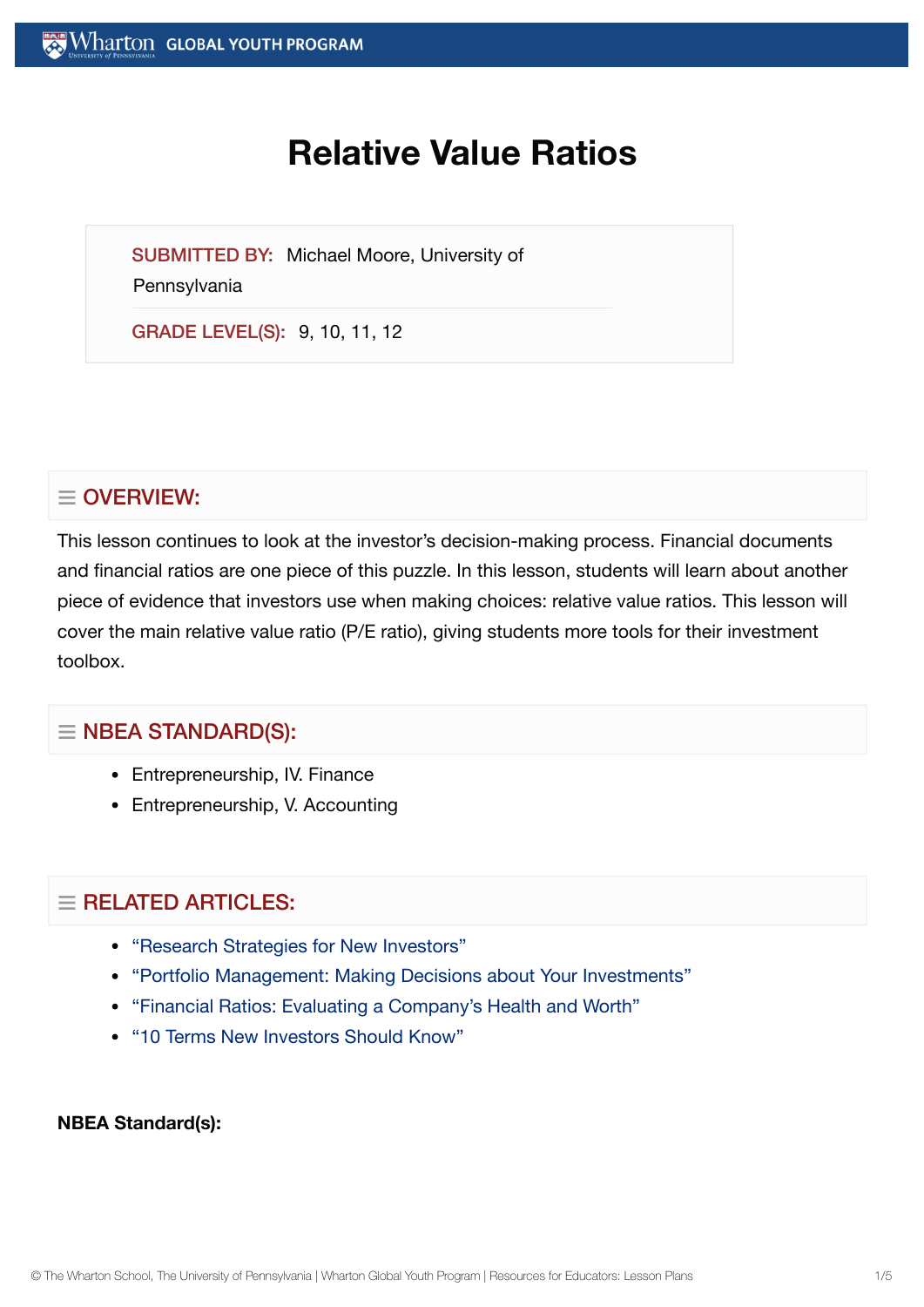- Accounting: Financial Reports
- Accounting: Financial Analysis
- Accounting: Interpretation and Use of Data
- Finance: Industry Analysis
- Finance: Financial Decision Making

# **Common Core Standard(s):** A-REI

**Objectives/Purposes:** The purpose of this lesson is for students to understand and apply different relative value ratios. After this lesson, students will be able to define and calculate earnings per share and price/earnings ratio; moreover, students will be able to use these ratios to inform their investment decisions. Students should also be familiar with other relative value ratios that investors may use (e.g. price/sales, price/cash flow).

# **[Knowledge@Wharton](http://knowledge.wharton.upenn.edu/article.cfm?articleid=896) Article:** "How Employee Stock Options Can Influence the Value of Ordinary Shares"

## **Tying It All Together:**

The lesson is divided into five parts: (1) Introduction, (2) Definitions, (3) Activity, (4) Guided Reading, and finally (5) Closing

## *Introduction (5 mins)*

In this lesson, we will be once again looking at the major financial documents released by publicly traded companies. More specifically, this lesson focuses on how investors create relative value ratios based on financial documents to compare and contrast the value of a company's stock. Before introducing students to these ratios, it is important to once again provide a background for the students.

During the lesson introduction, have the class briefly go over the three main financial statements and the key financial ratios. If your class has not gone over this material before, teachers should look to lesson 9 of this unit. As a class, or in small groups, have students elaborate on the different types of financial ratios: liquidity, operating efficiency, and risk.

These ratios provide information about the internal health of the company. Today we will be looking at ratios that help us understand how the company performs relative to other companies in the industry.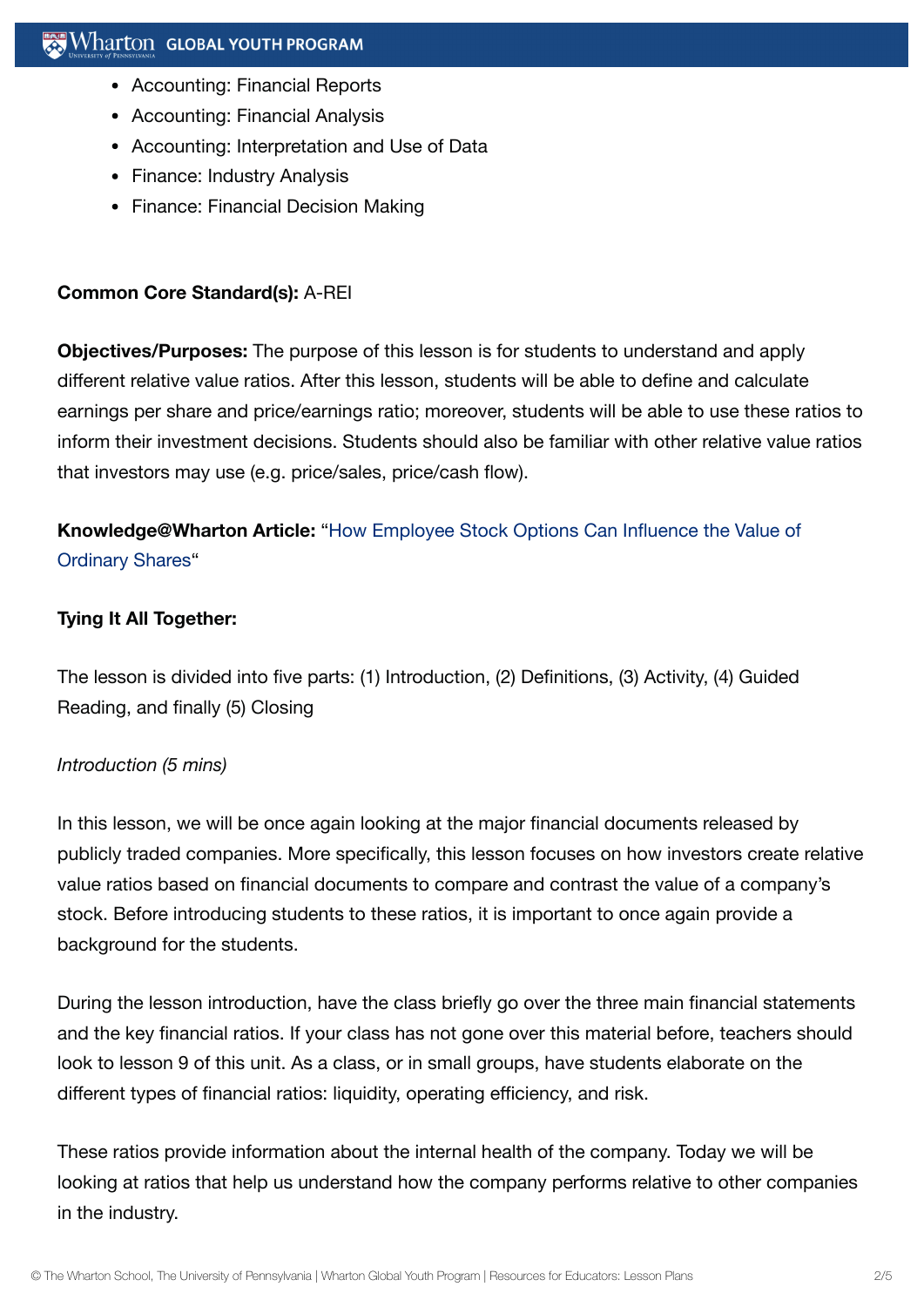# $\mathbb{R}$  Wharton Global Youth Program

#### *Definitions (20-25 mins)*

Before defining terms, it is important for students to understand why relative value ratios are important. Investors use these ratios to get an idea of the relative value of a stock. For example, by comparing the price/earnings (P/E) ratio of one company to the average P/E ratio of its competitors, an investor gains insight into if the company is over or under valued. In other words, relative value ratios are a tool for investors to directly compare investments.

Start a discussion around this topic before introducing vocabulary. Begin by asking students how investors make their decisions. Expand the discussion by asking how investors decide *between* investments.

One way to think about the value of a company is to look at its **earnings per share (EPS)**:

#### EPS = Net Income / Average Outstanding Shares

In other words, EPS divides a company's net income by the total number of stock shares. EPS tells us the proportion of profit associated with each individual share of stock. In a way, EPS tells an investor how much of (company) "profit" one share can buy.

Building on this informant, the **price-to-earnings (P/E) ratio** tells investors how EPS relates to the price of a company's stock. A P/E ratio tells us how much we are paying for \$1 of a company's profit:

P/E ratio = price of 1 share of stock / EPS

Just looking at this equation, students should notice a few things. As the stock price goes up (as the investment becomes more expensive), the P/E ratio goes up. Similarly, as the EPS increases (as the company reports higher profits with fewer outstanding shares of stock), the P/E ratio goes down. Stocks with comparatively higher P/E ratios may be less attractive investments or overvalued. Stocks with comparatively lower P/E ratios may be less attractive investments or overvalued. Remember that is important to compare stocks within an industry.

## *Activity (10-15 mins)*

It is critical for students to recognize that P/E ratios differ by industry. In other words, some industries may have companies with high P/E ratios across the board. This does not mean that the entire industry is necessarily overvalued. What we want to compare is the P/E ratio of a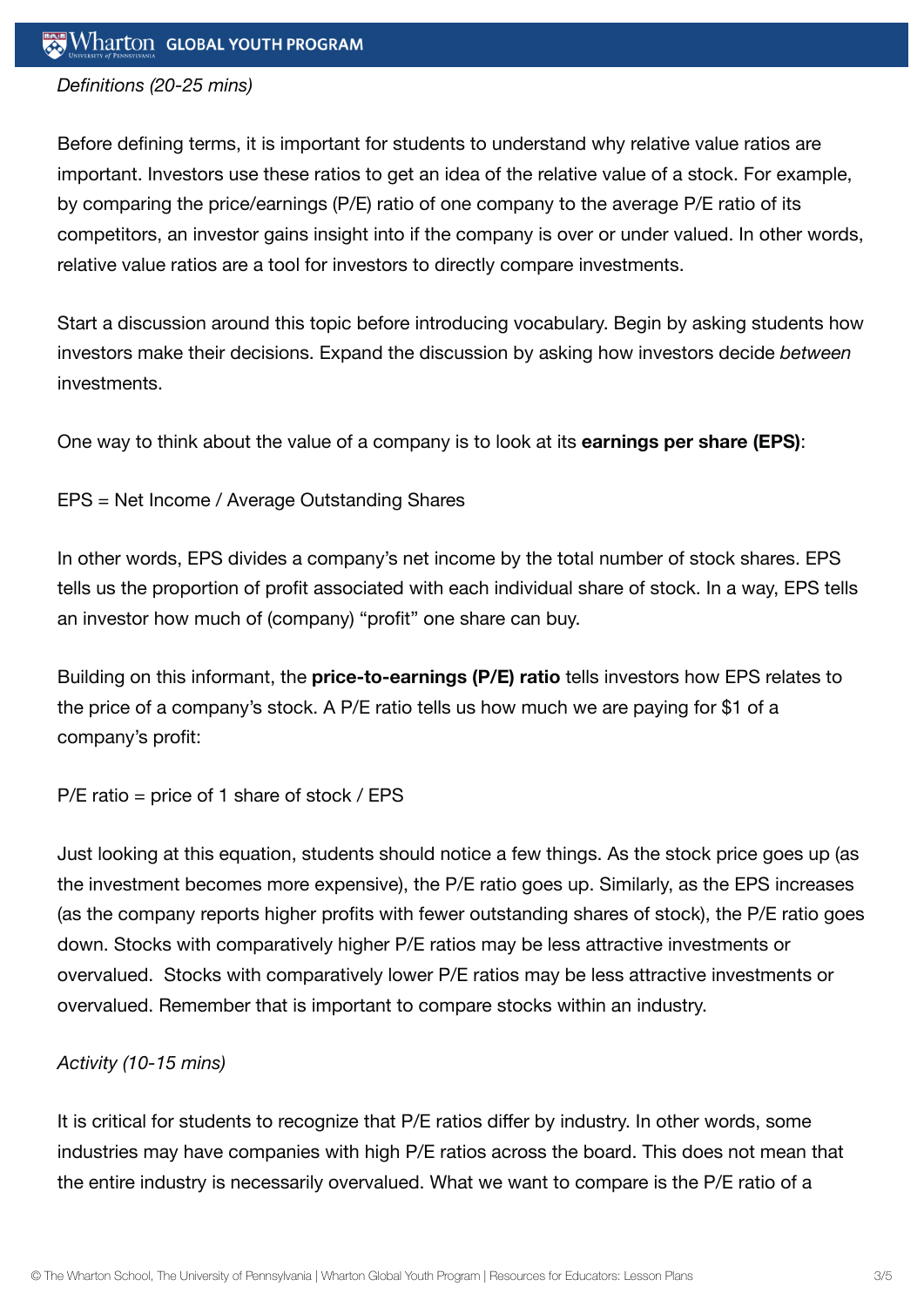# $\mathbb{R}$  Wharton Global Youth Program

company *relative* to other companies around it. To emphasize this point, the following activity should focus on multiple companies within the same industry.

If your class has access to a computer, have the class pick an industry (e.g. airlines, apparel, computer hardware, etc.). As a class, create a list of 5 to 10 different companies that compete in this industry. Once you have created a list, use [finance.yahoo.com](http://finance.yahoo.com/) to search for each company's financial information. Using the search bar on this page, you can find detailed information for each company that students choose. Type the name of the company in the "get quotes" search bar. All the information should be listed on the company's display page. For each company, have students find:

- 1) Price
- 2) EPS

3) P/E ratio *(note: P/E ratios are listed on the Yahoo! website; however, encourage your students to create the ratio themselves using the equation above)*

Once you have found the information for all of the students' companies, have students compare and contrast. What do they notice? Which seems like a good investment? Why?

If you do not have access to a computer in the classroom, choose 5-10 companies on your own. Again, choose companies from a similar industry. Create a list of the prices and EPS for each company. Break students into small groups and have each group calculate the P/E ratio for the companies listed. Again, have students compare and contrast.

## *Guided Reading (5-10 mins)*

To continue this discussion of relative value ratios, have students read through the [Knowledge@Wharton](http://knowledge.wharton.upenn.edu/article.cfm?articleid=896) article "How Employee Stock Options Can Influence the Value of Ordinary Shares." After students read, encourage them to think about how companies might control their financial reports. Are these trustworthy documents? Why or why not?

## *Closing (10-15 mins)*

Depending on students' interest level, close the lesson by expanding the discussion of trustworthiness or by expanding students' knowledge of relative value ratios.